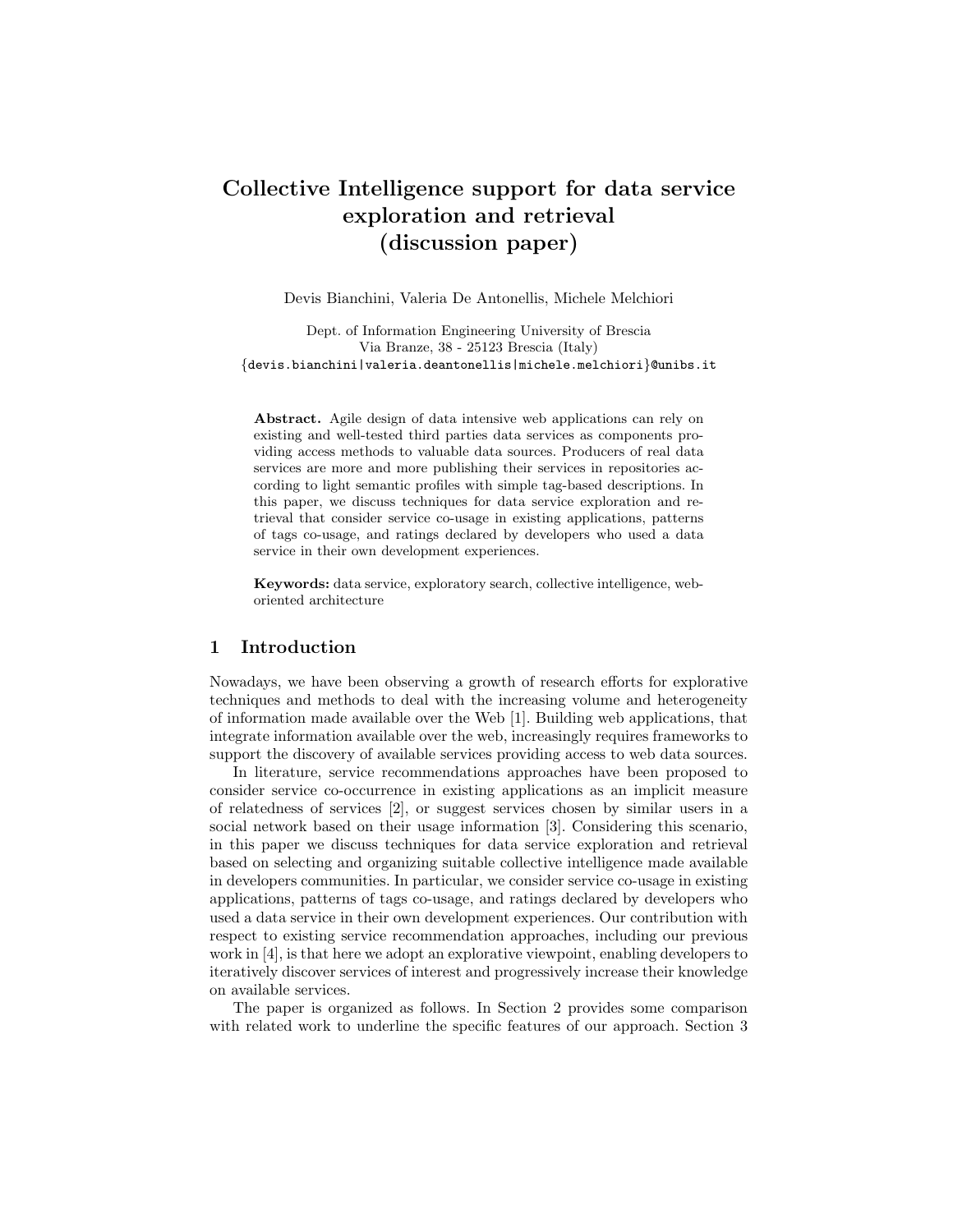

Fig. 1. Overview of the multi-perspective data service model.

describes a multi-perspective data service model. In Section 4 we describe the data service exploration process. Section 5 discusses some preliminary validation. Finally, Section 6 closes the paper with some final remarks.

# 2 Related work

There are several approaches related to our work. In particular, we mention recent Web service recommendation approaches, that rely on lightweight descriptions of services, such as the ones featuring public repositories (e.g., ProgrammableWeb or Mashape.com): categories, tags or semantic tags, with the application of advanced IR techniques to enhance topic-based service recommendation  $[5]$ , natural language API description  $[6]$ , the number of times a service has been used in the past and the co-occurrence of services in existing applications [2], latent factors (e.g., related to the perceived QoS) that affect users to make service selection, identified mainly using matrix factorization techniques [7]. In this context, approaches like [8] leverage factors to estimate past experiences of data service usage are considered, such as votes/ratings assigned by users to services. These approaches overcome the complexity of traditional state-of-the-art approaches on service discovery (see [9] for a recent survey), that are hampered by the availability of complex, structured service descriptions (e.g., WSDL, WADL and semantic web service formalisms [10]). Compared to these contributions, our aim is to define an explorative approach, exploiting specific collective intelligence, for service recommendation.

Our proposal supports a conversation between the system, used to search for services, and the developer, who is designing a new web application through the selection and aggregation of services.

# 3 Multi-perspective data service model

We model data services and organize collective intelligence on them by two interconnected frameworks, namely a Data Service Framework and an Experience Framework, that are illustrated in Figure 1 and separately detailed in the next sections. Each framework focuses on specific elements further enriched with cross-framework relationships. Elements considered in such a multi-perspective data service model are the ones included in lightweight descriptions available within most popular repositories (e.g., Mashape.com, ProgrammableWeb.com).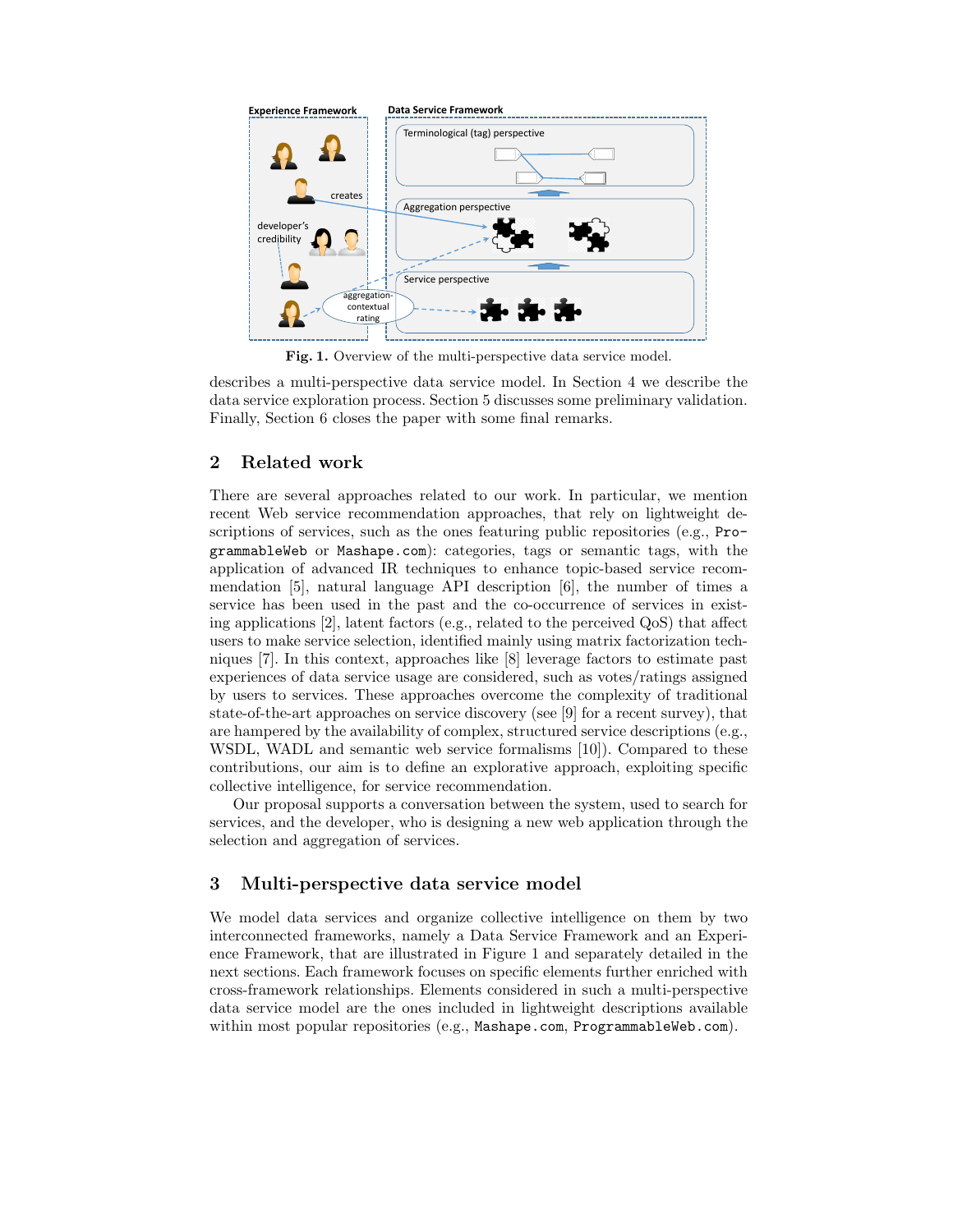|                |              | Service Service name Technical features                                                                            | Tags                              |
|----------------|--------------|--------------------------------------------------------------------------------------------------------------------|-----------------------------------|
|                |              |                                                                                                                    |                                   |
| S <sub>1</sub> | HotWire      | $\sqrt{\mathcal{F}^{DataFormat}} = \{$ XML, JSON $\}$                                                              | $ \{City, Star, Hotel, Travel\} $ |
|                |              | $\mathcal{F} \overset{s_1}{\mathcal{F}^{\mathit{Protocol}}} = \{\texttt{RSS}, \texttt{Atom}, \texttt{REST}\}^\top$ |                                   |
| s <sub>2</sub> | EasyToBook   | $\overline{\mathcal{F}^{DataFormat}} = \{$ XML}                                                                    | $ \{City, Hotel, Travel\} $       |
|                |              | $\tau^{\overset{s_2}{P}_{rotocol}}=\{\texttt{SOMP}\}$                                                              |                                   |
| $s_3$          | MyAgentDeals | $\overline{\mathcal{F}}^{DataFormat} = \{$ XML,JSON $\}$                                                           | {City, Star, Near, Hotel,         |
|                |              | $\tau^{\frac{s_4}{P}rotocol}=\{\text{HTTP}\}$                                                                      | $Travel$ }                        |

Fig. 2. Data service descriptions used in the running example.

#### 3.1 Data Service Framework

The Data Service Framework is organized according to three perspectives as shown in Figure 1. Each perspective considers specific elements, namely services, aggregations and terms used to describe them, further described with proper features and relationships between elements.

Service Perspective. This perspective focuses on data services, according to the following definition.

**Definition 1.** We define a data service s (hereafter, service) as an operation/method/query to access data of a web source, whose underlying data schema might be unknown to those who use the service. Within the scope of this chapter, we model a service s as  $\langle n_s, \mathcal{F}_s, \{t_s\} \rangle$ , where:  $n_s$  is the service name;  $\mathcal{F}_s$  is an array of elements, where each element  $\mathcal{F}^X_s$  represents the technical feature X (e.g., protocols, data formats, authentication mechanisms) and is modeled as a set of allowed values for that feature (e.g., XML or JSON among data formats);  $\{t_s\}$ is a set of tags. We denote with  $S$  the overall set of available services.

A tag in  $\mathcal{T}_s$  may be: (a) a category, taken from a top-down classification imposed within the repository where the data service is stored and advertised<sup>1</sup>; (b) a user tag, that is, a term assigned by developers, aimed at classifying the data service in a folksonomy-like style; (c) a keyword, that is, a recurrent term extracted from the service name and textual description using common IR techniques. In Figure 2 data services taken from ProgrammableWeb.com for the running example are listed.

Aggregation Perspective. Concerning modern application development, to implement a web application starting from available data services, developer has to explore the set of available services, select the most suitable ones, integrate and compose them, in order to deploy the final application. Within the scope of this paper, we focus on the first step, i.e., service exploration for selection purposes, and we talk about service aggregations, instead of web applications that are the final product of the development process. We model aggregations according to the following definition.

Definition 2. A service aggregation represents a set of services that can be composed to deploy a Web application. An aggregation g is modeled as a triple  $\langle n_q, S(q), d \rangle$ , where:  $n_q$  is the aggregation name;  $S(q) = \{s_1, \ldots, s_n\}$  is the set of data services used in g;  $d \in \mathcal{D}$  is the developer who designed the web application by

<sup>1</sup> See, for instance, the list of ProgrammableWeb.com categories at http://www.programmableweb.com/category-api.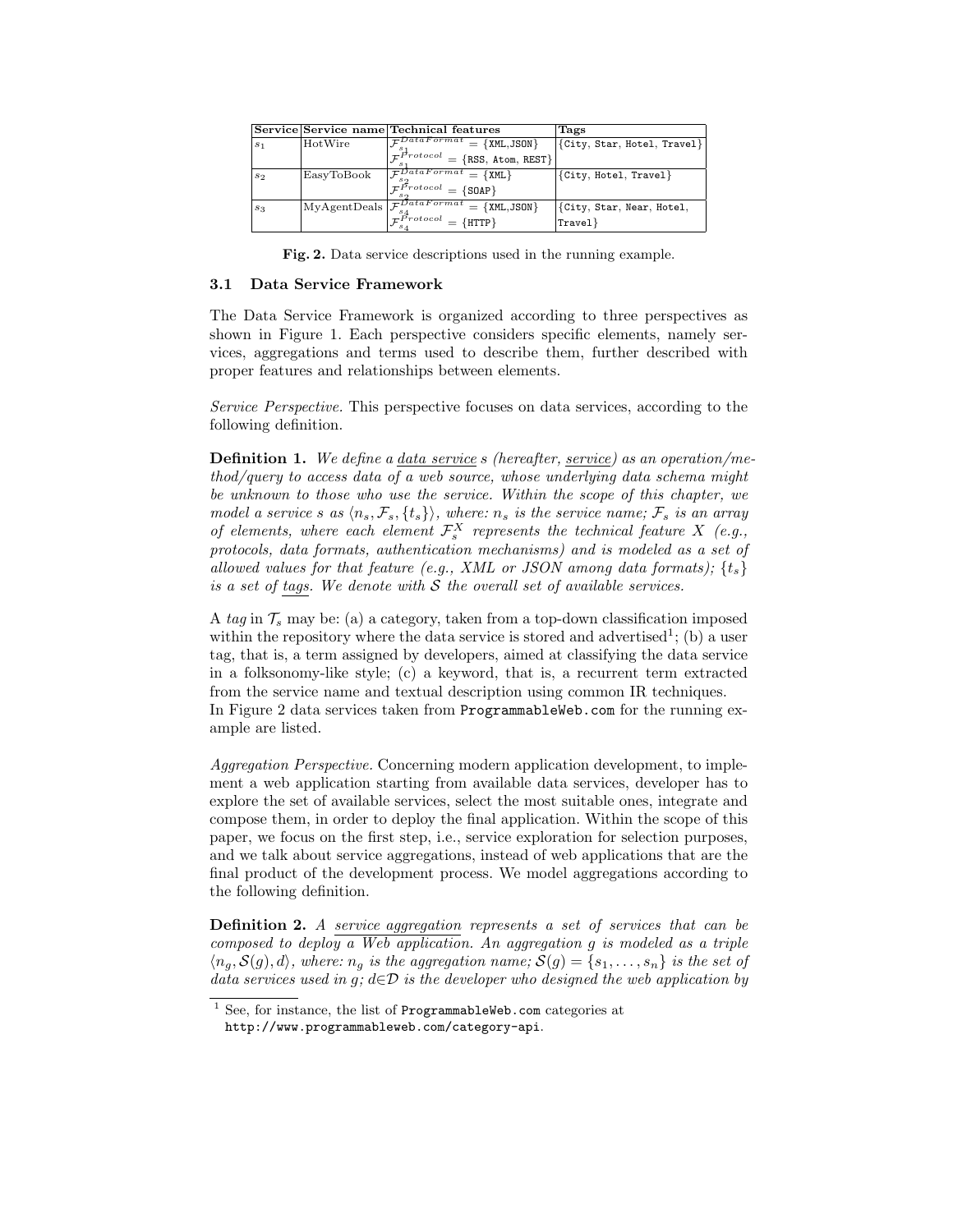

Fig. 3. A portion of the term graph used in the running example; for each node, data services annotated with the node terms are also specified.

composing services in g. We denote with  $\mathcal G$  the overall set of service aggregations, that is,  $q \in \mathcal{G}$ , and with  $\mathcal{G}(s)$  the set of aggregations where s has been included.

Fictious examples of aggregations are listed in the following.

 $g_1 \Rightarrow \langle \texttt{True} \texttt{IPlan}, \, \mathcal{S}_{g_1} = \{s_1, s_3\}, \, d_{g_1} \ \rangle$  $g_2 \Rightarrow \langle \texttt{Stay\&Fun}, \, \mathcal{S}_{g_2} = \{s_2, s_3\}, \, d_{g_2} \ \rangle$ 

Terminological Perspective. The Terminological Perspective collects and organises for supporting service exploration the terminological items used to describe data services. The aim is to provide a term graph, described as shown in this section, to start from in order to support data service exploration (see Section 4). We will explain the structure of the graph with the help of the example shown in Figure 3. Formally, the graph is represented as  $\langle V, \mathcal{E} \rangle$ , where V is the set of nodes and  $\mathcal E$  is the set of *edges*. In particular, each node  $v_i \in \mathcal V$  is formally described as  $v_i = \langle \mathcal{T}_{v_i}, cooc_{v_i} \rangle$ , where  $\mathcal{T}_{v_i}$  is a set of tags jointly used to describe a number  $cooc_{v_i}$  of data services (*intra-service term co-occurrence degree*). Each edge  $e_{ij} \in \mathcal{E} \subseteq \mathcal{V} \times \mathcal{V} \times \mathbb{N}$  is formally described as  $e_{ij} = \langle v_i, v_j, cooc_{e_{ij}} \rangle$ , where  $v_i$  and  $v_j$  are nodes (with corresponding sets of tags  $\mathcal{T}_{v_i}$  and  $\mathcal{T}_{v_j}$ , respectively), such that tags in  $\mathcal{T}_{v_i}\cup\mathcal{T}_{v_j}$  have been jointly used within a number  $cooc_{e_{ij}}$  of aggregations (*intra*aggregation term co-occurrence degree). For example in Figure 3, tags in {City, Hotel, Travel} have been used to describe three data services (namely,  $s_1$ ,  $s_2$ ) and  $s_3$ ). The same tags, together with {Cuisine,City,Restaurant,Tourism}, are associated with two aggregations (namely, TravelPlan and Stay&Fun). Tags aim at grouping services that are close from the data viewpoint.

With reference to same figure,  $\mathcal{T}_{v_1}$  and  $\mathcal{T}_{v_5}$  can be used to suggest developers to aggregate services  $s_1$ ,  $s_2$  and  $s_3$  with  $s_5$ . The framework suggests firstly sets corresponding to an existing aggregation already deployed and tested (let us suppose,  $\{s_1, s_5\}$ . Other solutions are suggested as well although they do not correspond to existing aggregations (for example  $\{s_2, s_5\}$  and  $\{s_3, s_5\}$ ). Therefore, the intra-aggregation term co-occurrence enables developers to explore services that have not been aggregated yet, but can be considered for aggregation because tagged with tags forming patterns used in some existing aggregation. This enables a greater coverage of proposed solutions, at the cost of a lower precision, that however can be acceptable in an explorative process. The term graph can be built and maintained in a fully automatic way.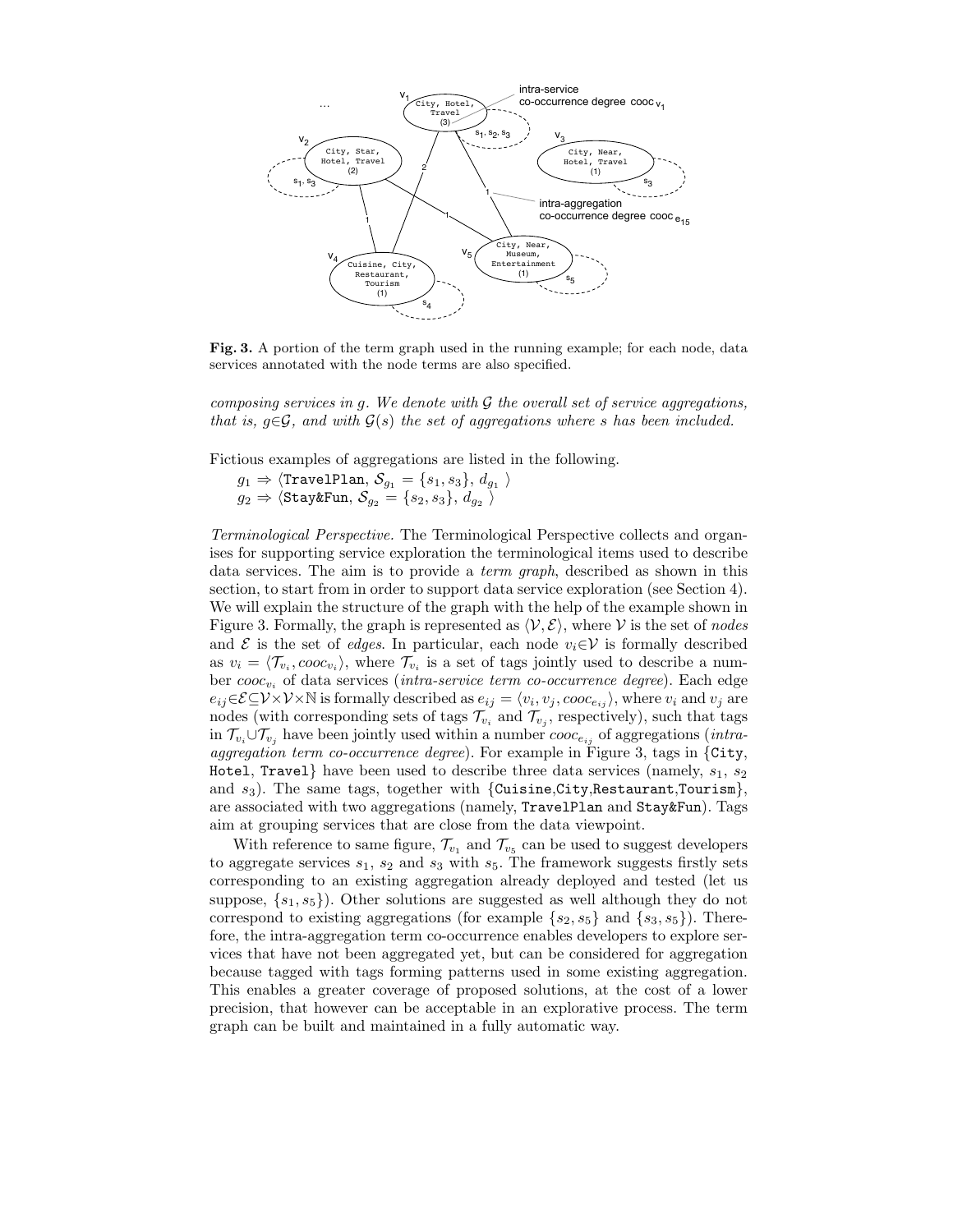#### 3.2 Experience Framework

We integrate the Data Service Framework with methods and techniques designed to exploit the experience of developers in selecting data services, thus enabling their ranked recommendation. Such a framework, that in this paper we refer to as *Experience Framework* (EF), has been investigated in our previous work [4, 11]. For the sake of completeness, we report here only few details that are useful to understand the rest of this paper.

The Experience Framework is focused on the set  $D$  of developers. Given a data service  $s \in \mathcal{S}$ , we denote with  $\mu(s, g, d) \in [0, 1]$  the vote assigned to s by a developer  $d\in\mathcal{D}$  with reference to the aggregation  $q\in\mathcal{G}$  in which s has been used (aggregation-contextual rating). Votes are assigned according to the NHLBI 9 point Scoring System<sup>2</sup>. Furthermore, in [11] we included credibility assessment techniques, inspired by the ones defined in [8], with respect to which we introduced the notion of aggregation-contextual rating. In the Experience Framework, a developer is defined according to the following definition.

Definition 3. A developer represents an actor that is in charge of exploring services and using them to design new aggregations. A developer might also assign aggregation-contextual votes to services. A developer d is modeled as  $\langle n_d, c(d) \rangle$ , where: (i)  $n_d$  is the developer nickname in the considered repository; (ii)  $c(d) \in [0, 1]$  is the estimated developer's credibility.

# 4 Data service exploration

We envision the service exploration process as a sequence of exploration steps between the developer and the system, used to search for services. The developer starts the exploration by specifying: (i) the set  $\mathcal{T}^r$  of terms used within the search request, that provide some initial hints about developer's interests; (ii) the set  $\mathcal{F}^r$  of required technical features, for further refining requester's search constraints. Sets  $\mathcal{T}^r$  and  $\mathcal{F}^r$  compose the service request  $\mathcal{R}$ , that is completed with the set  $g<sup>r</sup>$  of services, representing the current composition of the aggregation that is being designed. The framework is equipped with proper wizards (described in [4]), that guide the developer in formulating the request. The system suggests services by computing similarity, filtering and ranking techniques such as the ones introduced in [11] and summarised in the following.

Service similarity evaluation and ranking. A set of similarity metrics have been designed to compare each service description  $s \in S$  extracted from ProgrammableWeb.com and the corresponding elements of the request  $R$ . The rationale behind these metrics is that the more tags set  $\mathcal{T}_s$  of s is similar to  $\mathcal{T}^r$ , the more technical features  $\mathcal{F}_s$  of s are similar to  $\mathcal{F}^r$  and the more aggregations where s has been used are similar to the aggregation  $g<sup>r</sup>$  that is being designed, the more description of service  $s \in \mathcal{S}$  fits the request R. The building

 $^2$  http://www.nhlbi.nih.gov/funding/policies/nine\_point\_scoring\_system\_and program\_project\_review.htm.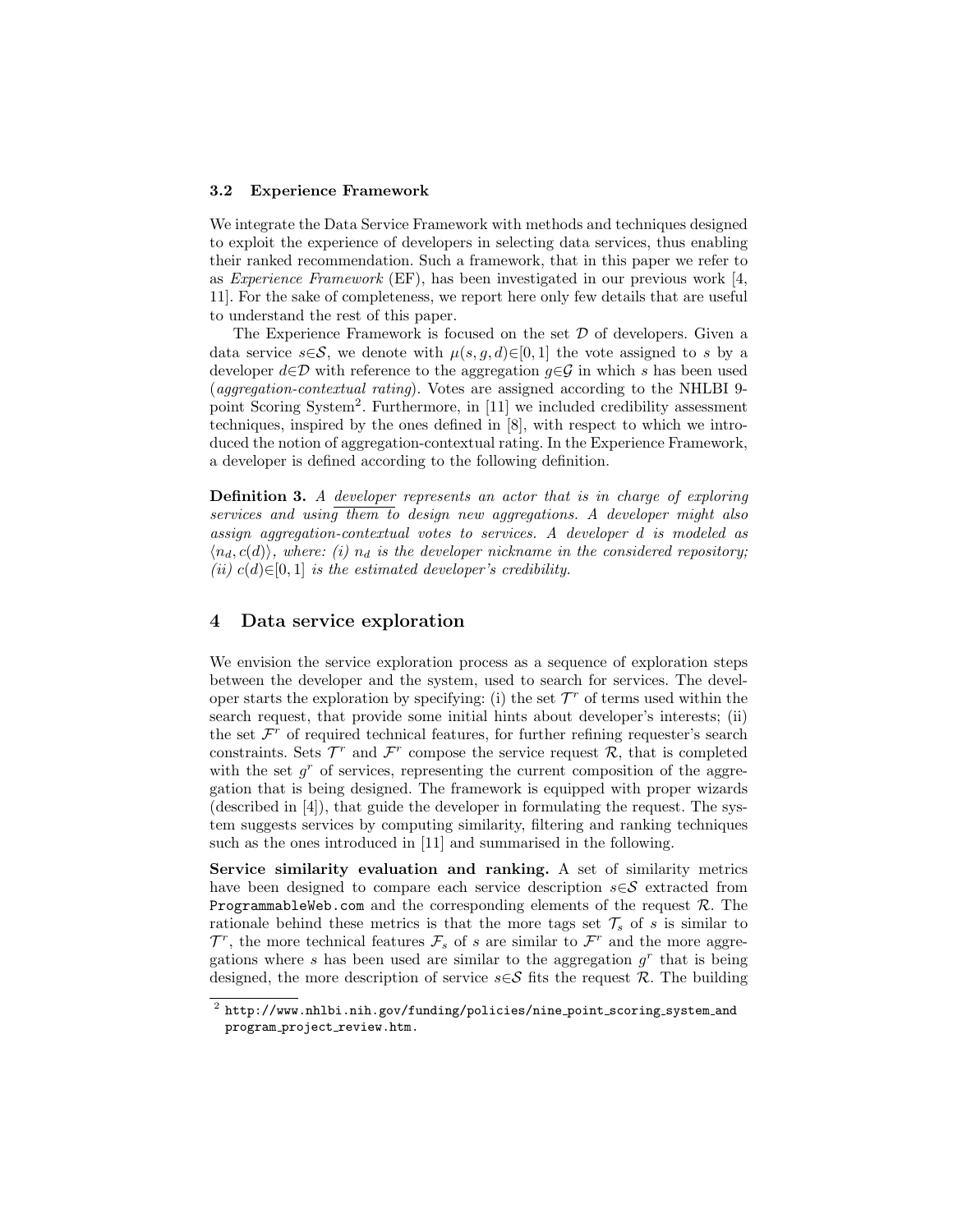blocks are the term similarity ( $TermSim(\varepsilon[0, 1])$ , the technical feature similarity  $(TechSim(\epsilon[0,1])$  and the aggregation similarity  $(AqqSim(\epsilon[0,1])$  metrics that are combined into a overall similarity  $Sim(\mathcal{R}, s) \in [0, 1]$ . We denote the set  $\mathcal{S}^e \subseteq \mathcal{S}$  of search results such that  $\mathcal{S}^e = \{s_i \in \mathcal{S} | Sim(\mathcal{R}, s_i) \geq \gamma\}$ , where  $\gamma \in [0, 1]$  is a threshold set by the developer.

A ranking function over the set of services in  $\mathcal{S}^e$ , denoted with  $\rho : \mathcal{S}^e \mapsto [0,1],$ is defined as follows:

$$
\rho(s_i) = \frac{1}{N} \sum_{N} [\mu(s_i, g_k, d_i) \cdot c(d_i) \cdot AggSim(g^r, g_k)] \tag{1}
$$

where N votes have been assigned to  $s_i$ , each vote  $\mu(s_i, g_k, d_i)$  is weighted with the credibility  $c(d_i) \in [0, 1]$  of  $d_i \in \mathcal{D}$  as computed in [11] and with the aggregation similarity  $AggSim(\cdot)$  of  $g_k$  with respect to the aggregation  $g^r$  that is being developed. The rationale behind Equation (1) is that a service  $s_i \in \mathcal{S}$  is ranked better if it received better votes by more credible designers in the context of more similar aggregations. The system reacts to developer's actions by supporting exploration according to the following three modalities.

Exploration by simple search. The system also looks for nodes  $v_i \in V$  such that  $\mathcal{T}^r \subseteq \mathcal{T}_{v_i}$ . If multiple nodes are found, for each  $v_i \in \mathcal{V}$  the system will suggest to the developer additional terms to be included within the set  $\mathcal{T}^r$  considering the set  $\mathcal{T}_{v_i}\backslash\mathcal{T}^r$ . A suggestion is given for each  $v_i\in\mathcal{V}$ , ranked in decreasing order with respect to the  $cooc_{v_i}$  value. The developer can explore these suggestions in order to consider services alternative to  $S^e$  and to formulate a different request. For instance, with reference to Figure 3, if  $\mathcal{T}^r = \{ \texttt{City}, \texttt{Hotel}, \texttt{Travel} \},$  the system might also suggests as additional terminological item the term {Star} first ( $cooc_{v_2} = 2$ ), and {Near} as second option ( $cooc_{v_3} = 1$ ). In this way, the developer might realize that hotels can be searched either based on the number of stars or based on the proximity to a given location and he/she might refine the request by choosing one of the two options.

Exploration by proactive completion. The developer selects a subset  $\overline{\mathcal{S}^e} \subseteq \mathcal{S}^e$ of services he/she is interested in. The system suggests services that could be used together with services in  $g^r$ , by updating the set  $\mathcal{S}^e$ , according to the intra-aggregation co-occurrence. Let's consider the example shown in Figure 4. After performing a search based on  $\mathcal{T}^r = \{ \texttt{City}, \texttt{Hotel}, \texttt{Travel} \}$ , thus obtaining  $\mathcal{S}^e = \{s_1, s_2, s_3\}$  as results, the developer chooses  $s_1$  to be included in  $g^r$ . With reference to Figure 3,  $s_1$  is associated with  $v_1$  and  $v_2$  nodes. Considering node  $v_1$ , other nodes connected to  $v_1$  by graph edges are  $v_4$  (associated with  $s_4$ ,  $cooc_{e_{14}} = 2$ ) and  $v_5$  (associated with  $s_5$ ,  $cooc_{e_{15}} = 1$ ). Similarly, considering node  $v_2$ ,  $cooc_{e_{24}} = 1$  and  $cooc_{e_{25}} = 1$ . Therefore, the system ranks better the service  $s_4$  than  $s_5$ , since  $cooc_{e_{14}} + cooc_{e_{24}} > cooc_{e_{15}} + cooc_{e_{25}}$ . The developer can accept one of these results. If more than one service is included in  $g<sup>r</sup>$ , the step of retrieving services is repeated for each service in  $g<sup>r</sup>$ .

Exploration by hybrid completion. This explorative modality is a combination of proactive completion and simple search. After  $\mathcal{S}^e$  has been updated, the developer selects a subset  $\overline{\mathcal{S}^e} \subseteq \mathcal{S}^e$  of services he/she is interested in, as well as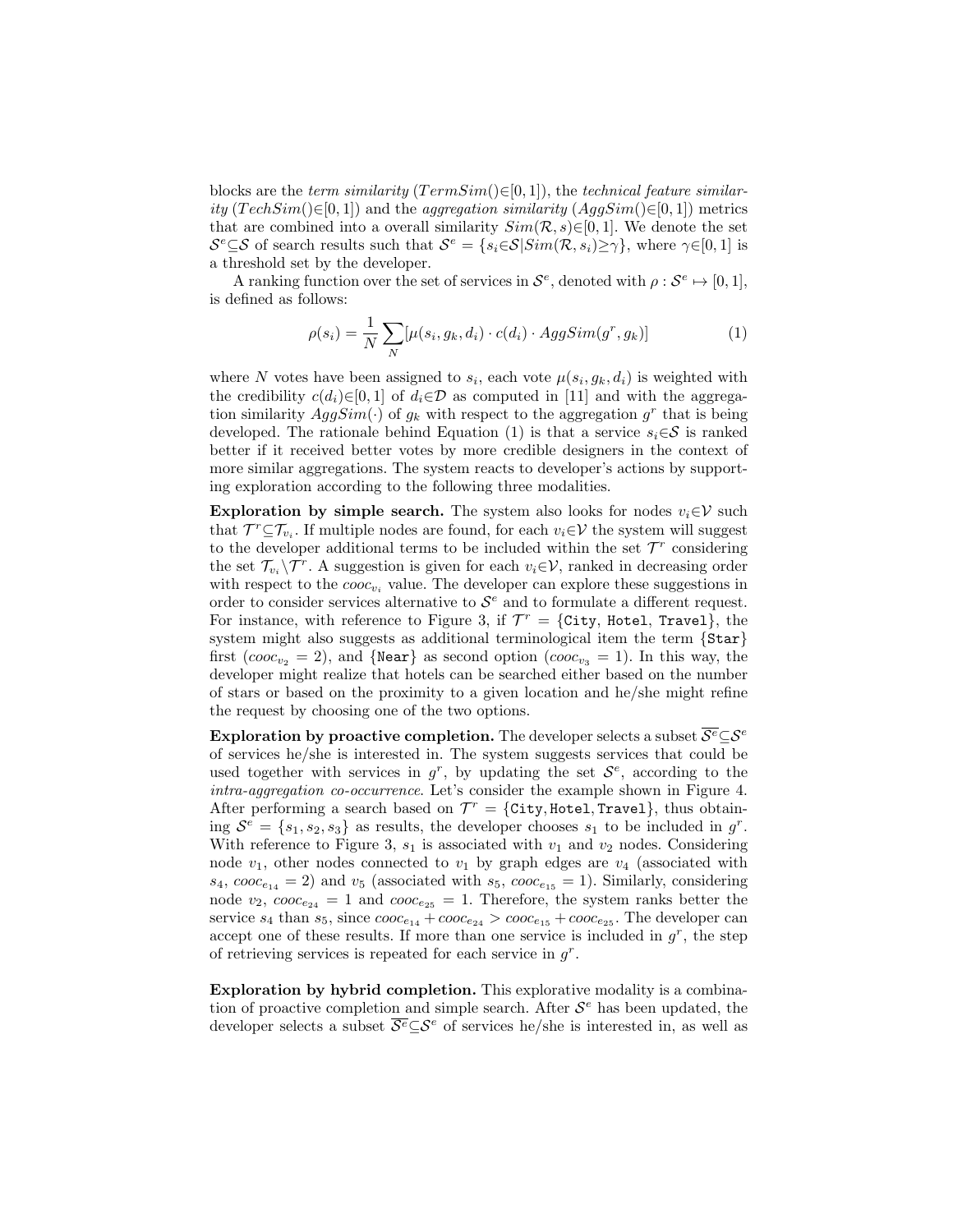

Fig. 4. Example of exploration by completion (see also Figure 3 for the intraaggregation co-occurrences).

he/she specifies a new set  $\mathcal{T}^r$  of terms. The system suggests services that could be used together with services in  $g^r$ , by updating the set  $\mathcal{S}^e$ . In order to obtain this set, a proactive completion step on  $g<sup>r</sup>$  retrieves some services as explained before.

# 5 Preliminary validation of the framework

The exploration process described in Section 4 calls for a quantitative evaluation of the scalability of the exploration activities and the execution of experiments with developers, to test the effectiveness of the approach in supporting data service exploration. In this section, we present preliminary experiments on scalability, performed on a dataset of 1317 services extracted from ProgrammableWeb.

We initially considered a set of service pairs  $\langle s_1, s_2 \rangle$  in the dataset and we manually compared them according to tags, technical feature and aggregation similarity, considering aggregations where they have been used. We run the similarity evaluator to compute  $Sim(s_1, s_2)$  by varying the threshold  $\gamma$  from 0.0 to 1.0 and we chose the value of  $\gamma$  that maximized the F-measure.

Then, experiments have been performed ten times using different requests. To this purpose we randomly retrieved aggregations from the repository and we considered as relevant the services included in the aggregations. We then issued the requests using the features of the services in the selected aggregations and we calculated the precision and recall of search results given by our system. The aim of these preliminary experiments is to confirm the advantages for service search brought by our approach, that considers the elements from the multiple perspectives described in the model. For these reasons, we compared our approach against: (a) the keyword-based search facilities made available within the ProgrammableWeb repository; (b) a partial implementation of our system, where we excluded the aggregation similarity from  $Sim(R, s)$  computation. Table 1 shows the precision, recall and F-measure results, the standard deviation and the variance of F-measure for the compared systems. As expected, the complete implementation of the system presents the best F-measure value. Although the exploitation of term and technical feature similarity bring significant improvements compared to the basic searching facilities of the ProgrammableWeb repository, it is quite evident as the highest enhancement in F-measure value is due to the integration also of aggregation similarity, that mainly relies on service co-occurrence.